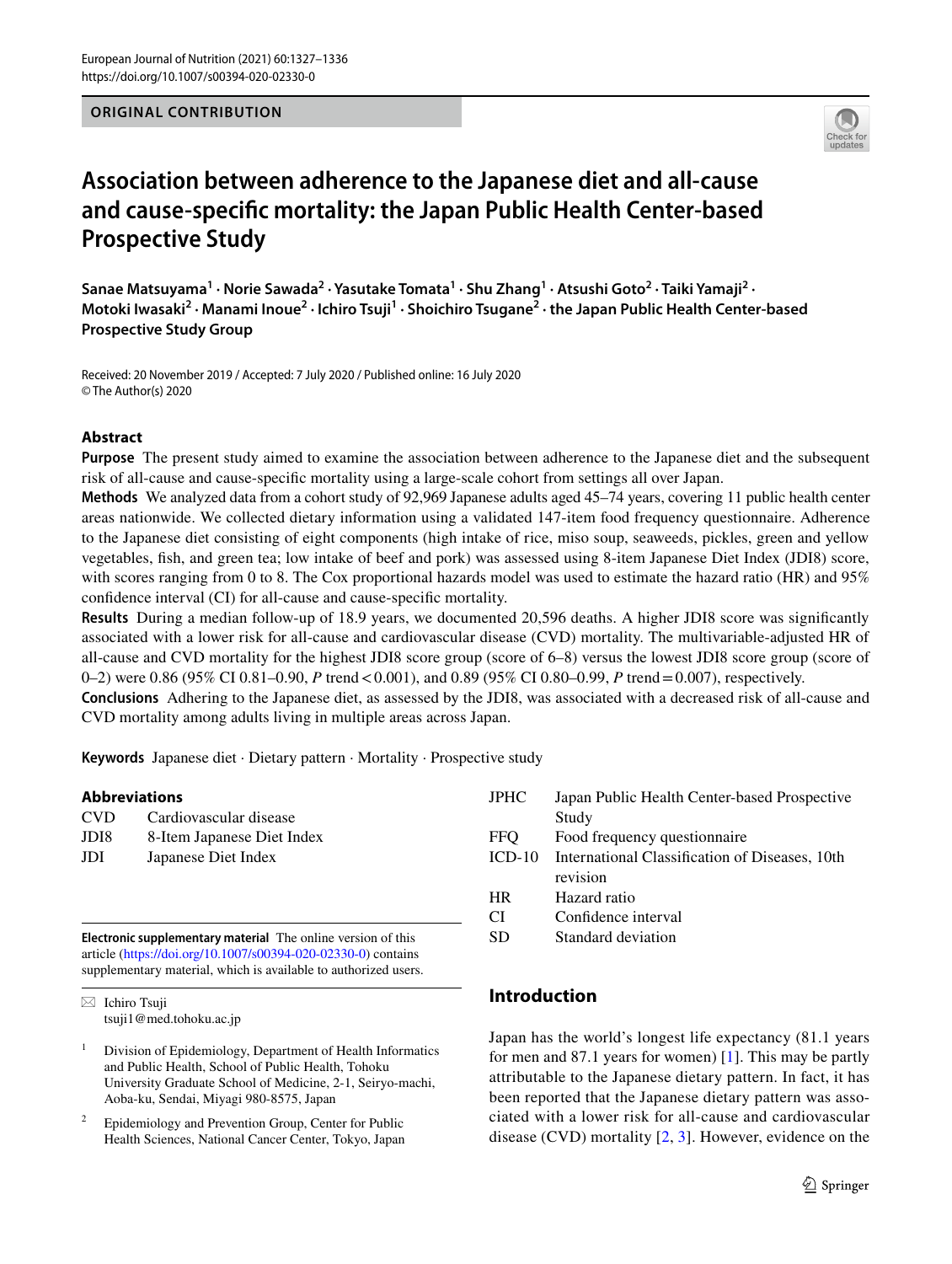association between the Japanese diet and mortality risk is still lacking.

The 8-item Japanese Diet Index (JDI8) has been used to assess the degree of adherence to the Japanese diet [\[2,](#page-7-1) [4](#page-7-3)]. The JDI8 consists of the following eight components: high intake of rice, miso soup, seaweeds, pickles, green and yellow vegetables, fsh, and green tea; and low intake of beef and pork. Studies have shown that a higher JDI8 score is associated with health benefts such as a lower risk of mortality [\[2](#page-7-1)] and disability [[4\]](#page-7-3). However, these previous studies were conducted in a specifc rural area of Japan. The Japan Public Health Center-based Prospective (JPHC) Study conducted a baseline survey of 140,420 registered residents aged 40–69 years within 11 public health center areas nationwide from 1990–1994 [[5](#page-7-4)].

The aim of the present study was to examine the association between adherence to the Japanese diet assessed by JDI8 and the subsequent risk for all-cause and causespecifc mortality using data from a large-scale cohort from settings all over Japan.

## **Materials and methods**

#### **Study cohort**

The JPHC Study was launched in 1990 and 1993 for cohorts I and II, respectively [[5](#page-7-4)]. Participants in cohort I included residents aged 40–59 years from fve Japanese public health center areas (Iwate, Akita, Nagano, Okinawa-Chubu, and Tokyo), and those in cohort II included residents aged 40–69 years from six other Japanese public health center areas (Ibaraki, Niigata, Kochi, Nagasaki, Okinawa-Miyako, and Osaka). A baseline survey questionnaire was distributed to 140,420 registered residents mostly by hand. Participants were informed of the objectives of the study, and that completion of the survey questionnaire was regarded as providing consent to participate. The 5- and 10-year follow-up surveys (second and third surveys, respectively) were conducted to update information on lifestyle habits and health conditions in 1995–1998 and 2000–2003, respectively. The present study used the second survey as the baseline.

A total of 136,163 subjects were eligible for participation in this study. Of those, 102,341 participants (75.2%) who provided valid responses formed the study cohort. We excluded 5116 participants who reported extreme total energy intake (sex-specific values outside of  $\pm 2.5\%$ ) and 4256 participants who reported a history of disease, including cancer, stroke, myocardial infarction, and chronic liver disease. Thus 92,969 participants (42,700 men and 50,269 women) were analyzed (Fig. [1](#page-1-0)).



<span id="page-1-0"></span>**Fig. 1** Flowchart of study participants

#### *Exposure* **(8‑item Japanese Diet Index score)**

A semi-quantitative food frequency questionnaire (FFQ) was used to assess the average intake of 147 food and beverage items in the second survey  $[6, 7]$  $[6, 7]$  $[6, 7]$  $[6, 7]$ . For most food items, participants were asked about consumption frequency and usual portion size. The validity and reproducibility of the FFQ have been established in previous studies [\[8](#page-7-7)[–10](#page-7-8)].

Based on previous studies  $[2, 4]$  $[2, 4]$  $[2, 4]$  $[2, 4]$  $[2, 4]$ , we used the JDI8 to assess the degree of adherence to the Japanese diet. The JDI8 consists of eight components: rice, miso soup, seaweeds, pickles, green and yellow vegetables (green vegetables, carrot, pumpkin, and tomato), fsh (raw fsh, salty fsh, dried fsh, seafood, canned tuna, and fsh products), green tea, and beef and pork (beef, pork, and processed meat). The frst seven components represent adherence to the Japanese diet, and participants received one point if their intake was more than or equal to the sex-specifc median. The 8th component represents non-adherence to the Japanese diet, and participants received one point if their intake was less than the sex-specifc median. Supplemental Table 1 shows the sex-specifc median of intake of the JDI8 components. The JDI8 score ranged from 0 to 8, with higher scores indicating greater dietary conformity. Incidentally, the JDI8 was modified to exclude coffee from the original JDI, because lower coffee consumption was significantly associated with an increased risk of all-cause mortality [\[2](#page-7-1)]. Additionally, previous studies using a meta-analysis approach reported that coffee consumption was inversely associated with allcause and CVD mortality [[11](#page-8-0)].

#### **Endpoints**

The participants' residency and vital status were followed up from baseline to December 31, 2016, using the residential registry. Causes of death were confrmed by death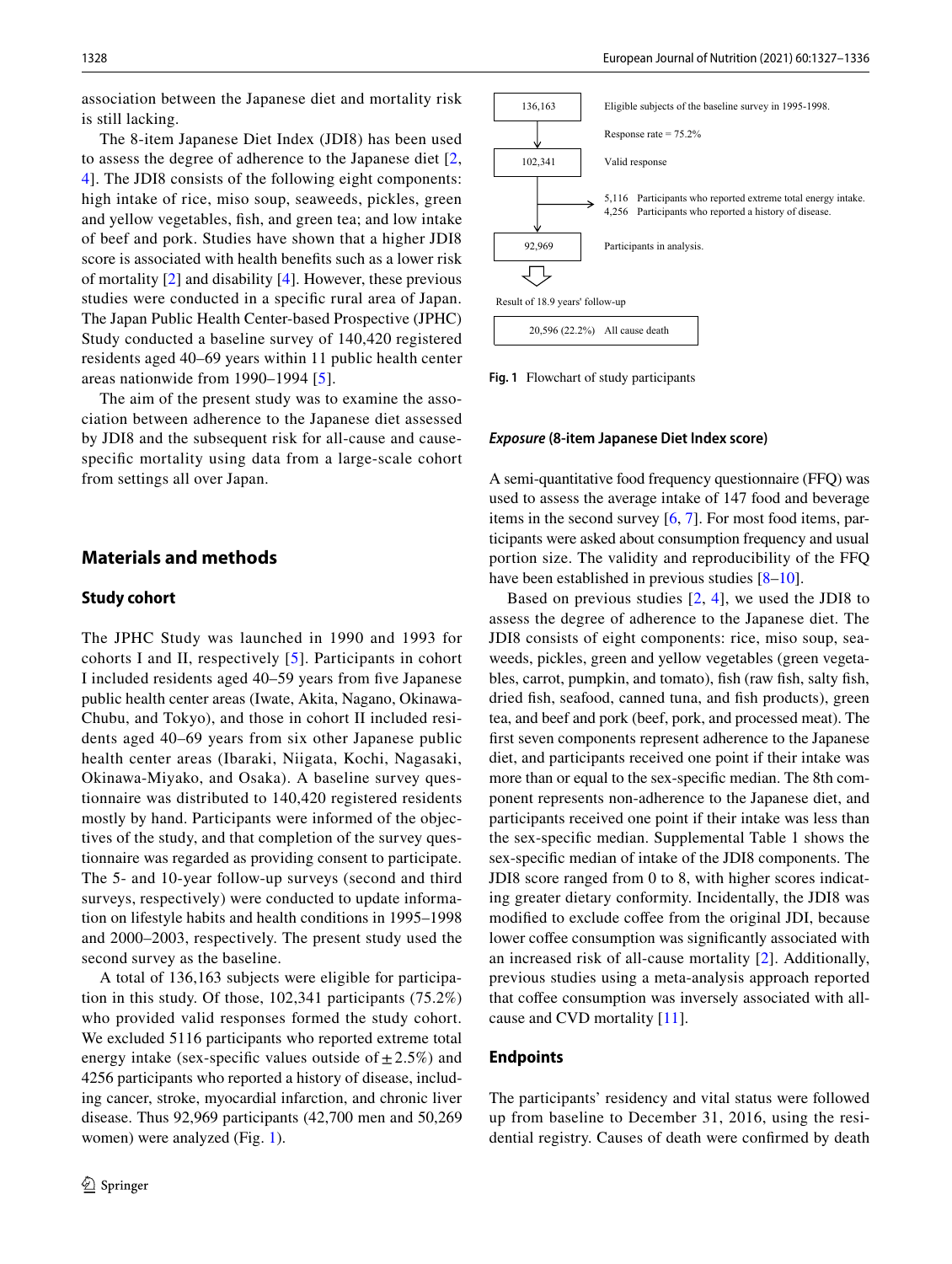certifcates and were defned according to International Classifcation of Diseases, 10th revision (ICD-10). The major endpoints of this study were mortality from all-cause, cancer (ICD-10: C00–C97) and CVD (ICD-10: I00–I99). CVD mortality was subdivided into mortality from heart disease (ICD-10: I20–I52) and cerebrovascular disease (ICD-10: I60–I69).

#### **Ethical issues**

This study was approved by the Institutional Review Board of the National Cancer Center of Japan (approval code; 2015-085) and the Ethics Committee of Tohoku University Graduate School of Medicine (approval code; 2018-1-321).

#### **Statistical analysis**

We counted the person-years of follow-up for each subject from the date of response to the second survey questionnaire until the date of death or the end of the study period (December 31, 2016), whichever occurred frst.

The adjusted Cox proportional hazards model was used to calculate the hazard ratios (HRs) and 95% confdence intervals (CIs) for all-cause and cause-specifc mortality according to the groups of the JDI8 score (G1, score of 0–2; G2, score of 3; G3, score of 4–5; and G4, score of 6–8). The lowest group was used as the reference category. Multivariable-adjusted models were adjusted for the following variables. Model 1 was adjusted for age (45–49, 50–54, 55–59, 60–64, 65–69, or  $\geq$  70 years), sex, and study area (11 areas). To examine whether the association between adherence to the Japanese diet and mortality was attributable to physical health status or other lifestyle factors, Model 2 was further adjusted for body mass index  $\left($  < 18.5, 18.5–24.9,  $25-29.9$ ,  $\geq 30$  kg/m<sup>2</sup>, or missing), smoking status (current, former, never, or missing), alcohol drinking  $\left($  < 1 time/ month, 1–3 times/month, 1–2, 3–4, 5–6 times/week, every day, or missing), total physical activity (quartile of metabolic equivalent task-hours/day), medication (antihypertensive, cholesterol-lowering, or hypoglycemic agents [yes or no for each item]), and occupation (agriculture, forestry, fshery, office work, self-employed, specialty work, housewife, unemployed, or other [yes or no for each item]). In addition to these adjustments, Model 3 was further adjusted for total energy intake (in kcal/d; sex-specifc quartile categories). To test for linear trends, categories indicating an increase in the JDI8 score (scored as 1 for G1, 2 for G2, 3 for G3, and 4 for G4), and variables using the JDI8 score as a continuous variable were entered in the corresponding Cox model. The proportional hazards assumption was checked based on the Schoenfeld residual test using Stata command "estat phtest". In this analysis, the proportional hazards assumption was not rejected with the Schoenfeld residual test  $(P=0.275)$ .

We also conducted several sensitivity analyses to test the robustness of our fndings. First, considering possible reverse causality, we conducted an analysis after exclusion of deaths occurring in the frst 3 years of follow-up  $(n=91,589)$ . Second, we conducted analyses stratified by sex to assess whether efects of adherence to the Japanese diet on mortality varied by sex (male =  $42,700$ , female =  $50,269$ ). Third, to minimize potential bias attributed to total energy intake, we calculated the JDI8 score using the data after adjustment by the residual method (*n*=92,969). Fourth, for the same reason (i.e., to minimize potential bias attributed to total energy intake), we also analyzed the association including participants who reported extreme total energy intake  $(n=97,802)$ . Fifth, we performed an analysis that included sodium and soybean products (tofu, fermented soybean [natto], and soymilk, etc.) intakes in the covariates because it was reported that the Japanese diet was associated with high sodium intake [\[12](#page-8-1), [13\]](#page-8-2), and soybean products are characteristic of the Japanese diet [[14\]](#page-8-3) (*n*=92,969). In addition, we investigated the relationship between each component of the JDI8 and all-cause and cause-specifc mortality. Here, we conducted an analysis for each item by including it into the Cox model with full adjustment, respectively.

The Cox proportional hazards model was performed using SAS version 9.4 (SAS Inc., Cary, NC, USA). The proportional hazards assumption was performed by Stata/MP15 (StataCorp, Texas, USA). All statistical tests described here were two-sided, and differences at *P*<0.05 were considered significant.

## **Results**

Among the 92,969 participants, the proportion of men was 45.9%, the mean age (standard deviation [SD]) was 56.5 (7.8) years, median follow-up time was 18.9 years, follow-up rate was 99.7%, and follow-up for cause of death (in decedents) was over 98.0%.

Table [1](#page-3-0) shows characteristics of study participants according to the JDI8 score groups. Participants with a higher JDI8 score were older, more likely to be male, to drink alcohol every day, to engage in more physical activity, to have greater total energy intake, and less likely to have high BMI (25.0 to <30.0 and  $\geq$  30 kg/m<sup>2</sup>). In contrast, participants with a lower JDI8 score were younger and current smokers.

During 1,635,302 person-years of follow-up, we identifed 20,596 all-cause deaths, 7148 cancer deaths, 4990 CVD deaths, including 2600 heart disease deaths and 1950 cerebrovascular disease deaths. Table [2](#page-4-0) shows the association between groups by JDI8 score and all-cause, cancer, CVD, heart disease, and cerebrovascular disease mortality, along with HRs and 95% CIs. The JDI8 score was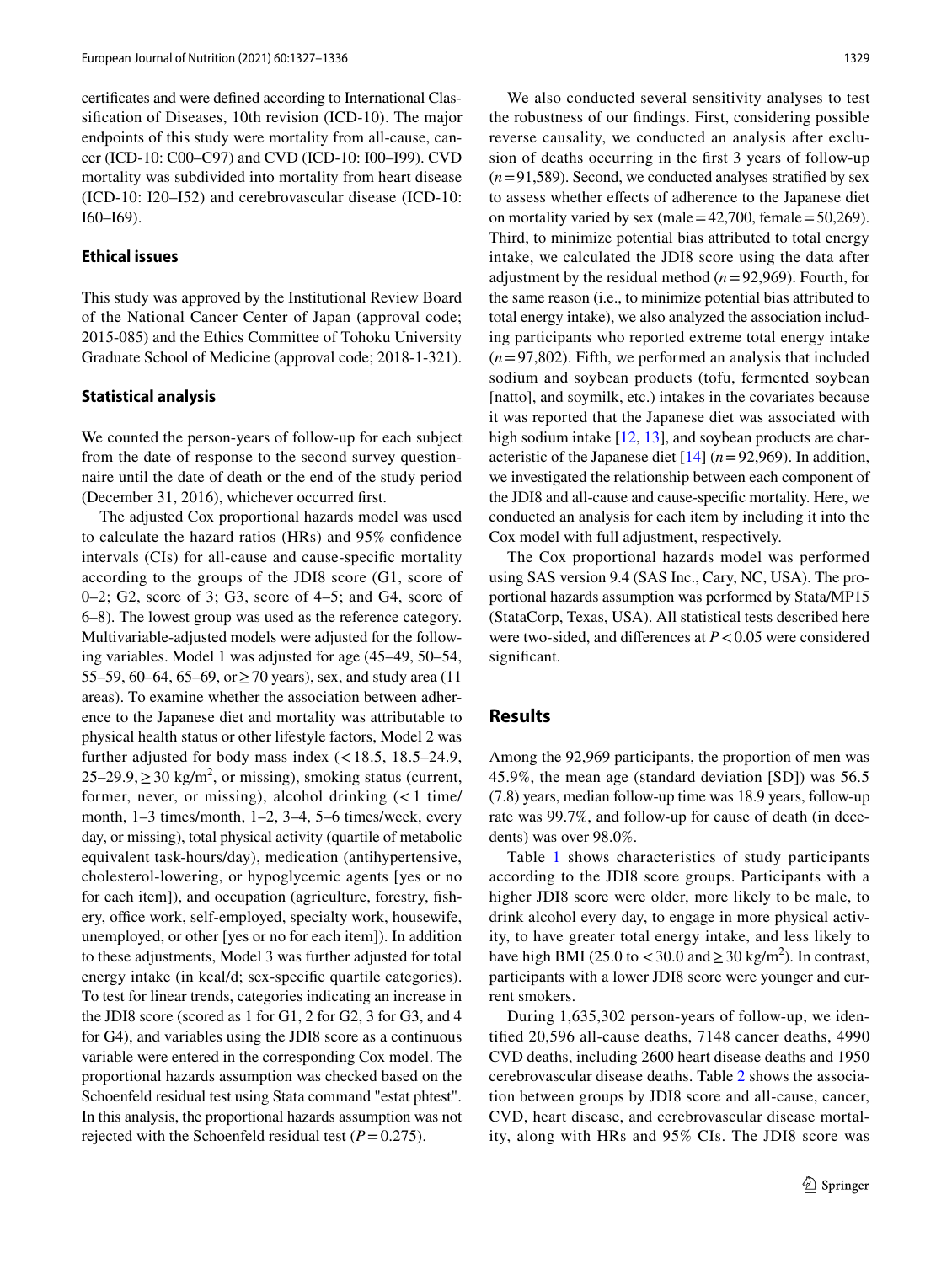<span id="page-3-0"></span>

| <b>Table 1</b> Characteristics according to groups of the JDI8 score $(n=92,969)$ |
|-----------------------------------------------------------------------------------|
|                                                                                   |

| Characteristic                                     | Groups of the JDI8 score |                |                |               |
|----------------------------------------------------|--------------------------|----------------|----------------|---------------|
|                                                    | $G1$ (low)               | G <sub>2</sub> | G <sub>3</sub> | G4 (high)     |
| The JDI8 score                                     | $0 - 2$                  | 3              | 4,5            | $6 - 8$       |
| No. of participants                                | 16,838                   | 15,461         | 36,196         | 24,474        |
| Age (years), mean (SD)                             | 54.6 (7.9)               | 56.0(8.0)      | 57.0 (7.9)     | 57.4 (7.3)    |
| Males, $n(\%)$                                     | 7302 (43.4)              | 6987 (45.2)    | 16,476(45.5)   | 11,935 (48.8) |
| Body mass index (kg/m <sup>2</sup> ), $n$ (%)      |                          |                |                |               |
| < 18.5                                             | 640 (3.9)                | 622(4.1)       | 1345 (3.8)     | 835 (3.5)     |
| $18.5 - 25.0$                                      | 10,810(65.5)             | 10,078(66.5)   | 24,170 (67.9)  | 16,802(69.3)  |
| $25.0 - 30.0$                                      | 4348 (26.3)              | 3955 (26.1)    | 8959 (25.2)    | 5915 (24.4)   |
| $\geq$ 30.0                                        | 706 (4.3)                | 509(3.3)       | 1125(3.1)      | 680 (2.8)     |
| Current smoker, $n$ (%)                            | 4,151(26.2)              | 3,618 (24.9)   | 8,187 (24.1)   | 5,698 (24.5)  |
| Drink alcohol every day, $n$ (%)                   | 3,096(18.8)              | 2,851 (18.9)   | 7,137(20.2)    | 5,446 (22.6)  |
| Total physical activity (MET-h/day), mean (SD)     | 31.0(6.2)                | 31.3(6.4)      | 32.0(6.5)      | 32.9(6.6)     |
| Medication, $n$ $(\%)$                             |                          |                |                |               |
| Antihypertensive                                   | 2792 (16.6)              | 2935 (19.0)    | 7155 (19.8)    | 4743 (19.4)   |
| Cholesterol-lowering                               | 702 (4.2)                | 789 (5.1)      | 2123 (5.9)     | 1499(6.1)     |
| Hypoglycemic agents                                | 441 (2.6)                | 489 (3.2)      | 1112(3.1)      | 661(2.7)      |
| Occupation, $n$ $(\%)$                             |                          |                |                |               |
| Agriculture                                        | 1898 (11.3)              | 2578 (16.7)    | 8164 (22.6)    | 7466 (30.5)   |
| Forestry                                           | 28(0.2)                  | 70(0.5)        | 192(0.5)       | 190(0.8)      |
| Fishery                                            | 200(1.2)                 | 252(1.6)       | 693(1.9)       | 337(1.4)      |
| Office work                                        | 5360 (31.8)              | 4479 (29.0)    | 9948 (27.5)    | 6636 (27.1)   |
| Self-employed                                      | 2496 (14.8)              | 2144 (13.9)    | 5107 (14.1)    | 3507 (14.3)   |
| Specialty work                                     | 1334 (7.9)               | 1058(6.8)      | 2159(6.0)      | 1436(5.9)     |
| Housewife                                          | 3695 (21.9)              | 3400 (22.0)    | 8413 (23.2)    | 5762 (23.5)   |
| Unemployed                                         | 1403(8.3)                | 1523 (9.9)     | 3427 (9.5)     | 2107(8.6)     |
| Other                                              | 1572 (9.3)               | 1286(8.3)      | 2732 (7.6)     | 1658(6.8)     |
| Total energy intake (kcal/day), mean (SD)          | 1656 (506)               | 1782 (543)     | 2005 (582)     | 2337 (598)    |
| Sodium intake (mg/day), mean (SD)                  | 3173 (1,348)             | 3920 (7,298)   | 4901 (1,971)   | 6466 (2,299)  |
| Potassium intake (mg/day), mean (SD)               | 1933 (744)               | 2272 (907)     | 2840 (1,061)   | 3668 (1,186)  |
| Sodium-potassium ratio, mean (SD)                  | 1.7(0.6)                 | 1.8(1.7)       | 1.8(0.5)       | 1.8(0.5)      |
| Components of Index score + 1 point given, $n$ (%) |                          |                |                |               |
| Adhering components <sup>†</sup>                   |                          |                |                |               |
| Rice                                               | 4,483(26.6)              | 7,531 (48.7)   | 22,499 (62.2)  | 20,471 (83.6) |
| Miso soup                                          | 3,690 (21.9)             | 7,176 (46.4)   | 22,682 (62.7)  | 20,675 (84.5) |
| Seaweeds                                           | 2,142(12.7)              | 4,702 (30.4)   | 19,490 (53.9)  | 20,578 (84.1) |
| Pickles                                            | 1,392(8.3)               | 3,686 (23.8)   | 19,703 (54.4)  | 21,704 (88.7) |
| Green and yellow vegetables                        | 2,471 (14.7)             | 4,759 (30.8)   | 18,590 (51.4)  | 20,665 (84.4) |
| Fish                                               | 2,183 (13.0)             | 4,464 (28.9)   | 19,377 (53.5)  | 20,462 (83.6) |
| Green tea                                          | 3,436(20.4)              | $6,289$ (40.7) | 21,698 (60.0)  | 20,148 (82.3) |
| Non-adhering components <sup>‡</sup>               |                          |                |                |               |
| Beef and pork                                      | 6,148(36.5)              | 7,776 (50.3)   | 18,718 (51.7)  | 13,849 (56.6) |
|                                                    |                          |                |                |               |

 $\alpha$ <sup>†</sup> Participants received + 1 point if their intake was more than or equal to the sex-specific median

‡ Participants received+1 point if their intake was below the sex-specifc median

inversely associated with risk of all-cause, CVD, and heart disease mortality. The multivariable-adjusted HR (95% CI) of all-cause, CVD, and heart disease mortality for the highest group of the JDI8 score was 0.86 (0.81–0.90, *P* trend < 0.001), 0.89 (0.80–0.99, *P* trend = 0.007) and 0.89  $(0.77-1.03, P$  trend = 0.037), respectively compared to the lowest group. In addition, each one-point increase in the JDI8 score was linearly and inversely associated with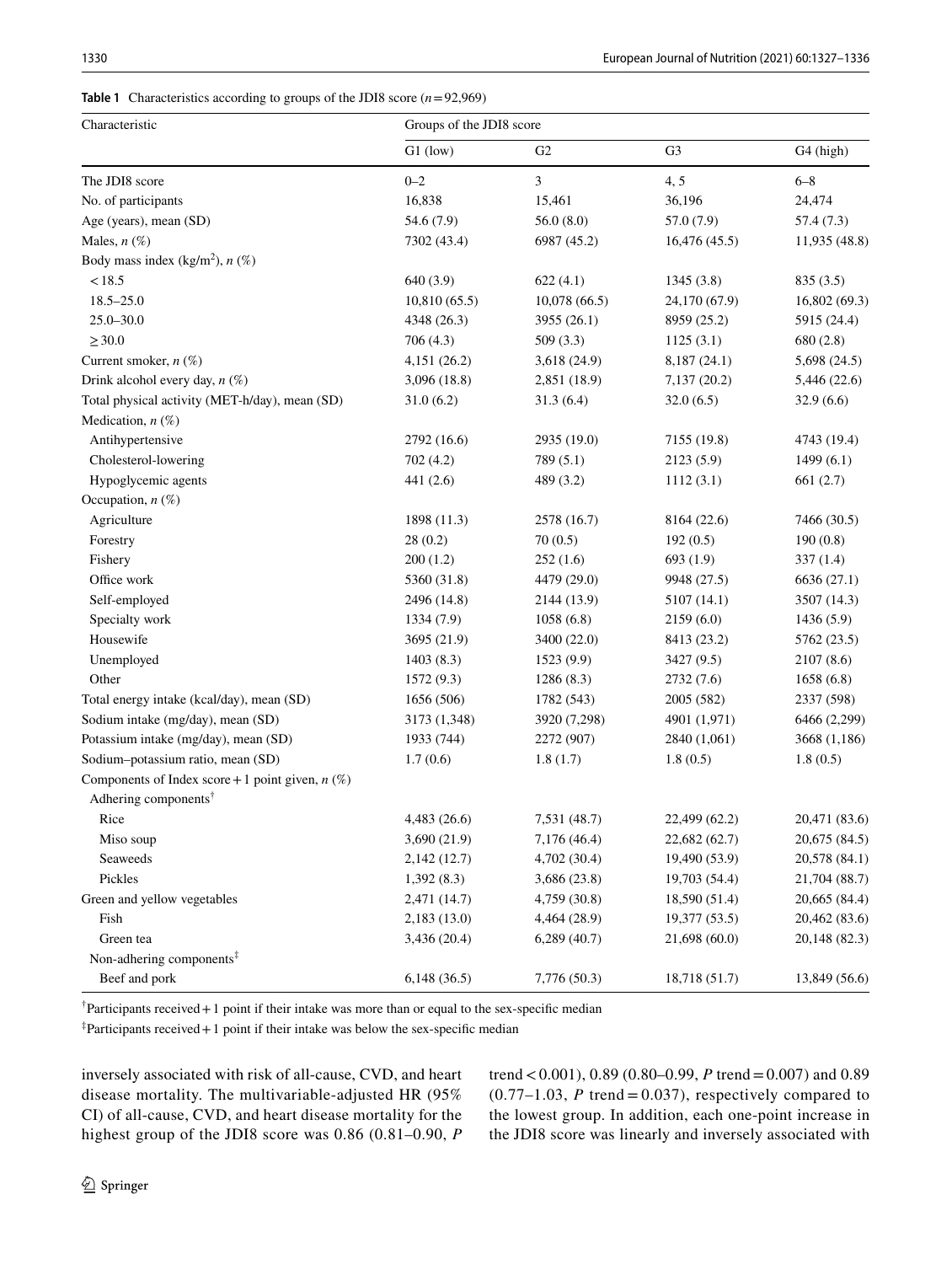#### <span id="page-4-0"></span>**Table 2** Relationship between the JDI8 score and mortality (*n*=92,969)

|                                   | Groups of the JDI8 score |                     |                     |                       | Each one-point increase | P trend |
|-----------------------------------|--------------------------|---------------------|---------------------|-----------------------|-------------------------|---------|
|                                   | $G1$ (low)               | G <sub>2</sub>      | G <sub>3</sub>      | G <sub>4</sub> (high) | of the JDI8 score       |         |
|                                   | $(n=16,838)$             | $(n=15,461)$        | $(n=36,196)$        | $(n=24,474)$          |                         |         |
| The JDI8 score                    | $0 - 2$                  | 3                   | 4, 5                | $6 - 8$               |                         |         |
| Person-years                      | 285,843                  | 267,100             | 636,870             | 445,489               |                         |         |
| All-cause mortality               |                          |                     |                     |                       |                         |         |
| No. of death                      | 3159                     | 3381                | 8323                | 5733                  |                         |         |
| Model $1^{\dagger}$               | $1.00$ (ref)             | $0.93(0.89 - 0.98)$ | $0.86(0.82 - 0.89)$ | $0.77(0.74 - 0.81)$   |                         | < 0.001 |
| Model $2^{\ddagger}$              | $1.00$ (ref)             | $0.94(0.90-0.99)$   | $0.90(0.86 - 0.94)$ | $0.84(0.80 - 0.88)$   |                         | < 0.001 |
| Model $3§$                        | $1.00$ (ref)             | $0.95(0.90-0.99)$   | $0.91(0.87 - 0.95)$ | $0.86(0.81 - 0.90)$   |                         | < 0.001 |
| Model $3§$                        |                          |                     |                     |                       | $0.97(0.96 - 0.98)$     | < 0.001 |
| Cancer mortality                  |                          |                     |                     |                       |                         |         |
| No. of death                      | 1059                     | 1129                | 2883                | 2077                  |                         |         |
| Model $1^{\dagger}$               | $1.00$ (ref)             | $0.97(0.89 - 1.06)$ | $0.95(0.88 - 1.02)$ | $0.89(0.82 - 0.96)$   |                         | 0.003   |
| Model $2^{\ddagger}$              | $1.00$ (ref)             | $0.98(0.90 - 1.07)$ | $0.98(0.91-1.06)$   | $0.94(0.87-1.02)$     |                         | 0.140   |
| Model $3§$                        | $1.00$ (ref)             | $0.99(0.91 - 1.07)$ | $0.98(0.91-1.06)$   | $0.94(0.86 - 1.03)$   |                         | 0.175   |
| Model $3§$                        |                          |                     |                     |                       | $0.99(0.97-1.00)$       | 0.144   |
| Cardiovascular disease mortality  |                          |                     |                     |                       |                         |         |
| No. of death                      | 727                      | 858                 | 2006                | 1399                  |                         |         |
| Model $1^{\dagger}$               | $1.00$ (ref)             | $0.99(0.89 - 1.09)$ | $0.85(0.77-0.92)$   | $0.76(0.69 - 0.84)$   |                         | < 0.001 |
| Model $2^{\ddagger}$              | $1.00$ (ref)             | $1.00(0.90 - 1.10)$ | $0.90(0.82 - 0.99)$ | $0.86(0.78 - 0.95)$   |                         | < 0.001 |
| Model $3§$                        | $1.00$ (ref)             | $1.01(0.91 - 1.11)$ | $0.92(0.84 - 1.01)$ | $0.89(0.80 - 0.99)$   |                         | 0.007   |
| Model $3§$                        |                          |                     |                     |                       | $0.97(0.95 - 0.99)$     | 0.003   |
| Heart disease mortality           |                          |                     |                     |                       |                         |         |
| No. of death                      | 381                      | 470                 | 1,051               | 698                   |                         |         |
| Model $1^{\dagger}$               | $1.00$ (ref)             | $1.04(0.91-1.20)$   | $0.87(0.77-0.99)$   | $0.77(0.67 - 0.88)$   |                         | < 0.001 |
| Model $2^{\ddagger}$              | $1.00$ (ref)             | $1.05(0.92 - 1.21)$ | $0.93(0.82 - 1.05)$ | $0.87(0.75-0.99)$     |                         | 0.005   |
| Model $3§$                        | $1.00$ (ref)             | $1.06(0.93 - 1.22)$ | $0.95(0.84 - 1.07)$ | $0.89(0.77-1.03)$     |                         | 0.037   |
| Model $3§$                        |                          |                     |                     |                       | $0.96(0.94 - 0.99)$     | 0.008   |
| Cerebrovascular disease mortality |                          |                     |                     |                       |                         |         |
| No. of death                      | 283                      | 298                 | 784                 | 585                   |                         |         |
| Model $1^{\dagger}$               | $1.00$ (ref)             | $0.86(0.73 - 1.01)$ | $0.81(0.70-0.93)$   | $0.76(0.65 - 0.89)$   |                         | 0.001   |
| Model $2^{\ddagger}$              | $1.00$ (ref)             | $0.87(0.74 - 1.02)$ | $0.86(0.74 - 0.99)$ | $0.85(0.72 - 0.99)$   |                         | 0.061   |
| Model $3§$                        | $1.00$ (ref)             | $0.88(0.74 - 1.03)$ | $0.88(0.76 - 1.02)$ | $0.89(0.75-1.05)$     |                         | 0.237   |
| Model $3§$                        |                          |                     |                     |                       | $0.98(0.95 - 1.01)$     | 0.275   |

Adjusted hazard ratios (HR) and 95% confdence intervals. Analysis by Cox proportional hazards model

† Model 1 was adjusted for age (45–49, 50–54, 55–59, 60–64, 65–69 or≥70 years), sex, and study area (11 areas)

 $\textsuperscript{4}$  Model 2 was adjusted as for model 1 plus BMI (<18.5, 18.5–24.9, 25–29.9, 30 $\geq$ kg/m<sup>2</sup>, or missing), smoking status (current, former, never, or missing), alcohol drinking (<1 time/month, 1–3 times/month, 1–2, 3–4, 5–6 times/week, every day, or missing), total physical activity (quartile of metabolic equivalent task-hours/day), medication (antihypertensive, cholesterol-lowering, or hypoglycemic agents [yes or no for each item]), and occupation (agriculture, forestry, fshery, salaried, self-employed, specialty work, housework, unemployed, or other [yes or no for each item])

§ Model 3 was adjusted as for model 2 plus total energy intake (in kcal/d; sex-specifc quartile categories)

mortality risk. The multivariable-adjusted HR (95% CI) of all-cause, CVD, and heart disease mortality for each one-point increase of the JDI8 score was 0.97 (0.96–0.98, *P* trend < 0.001), 0.97 (0.95–0.99, *P* trend = 0.003) and 0.96 (0.94–0.99, *P* trend = 0.008), respectively. The risk of cancer and cerebrovascular disease mortality decreased with higher JDI8 score after adjustment for age, sex, and area. However, these associations were attenuated after adjustment for covariates. The multivariable-adjusted HR (95% CI) of cancer and cerebrovascular disease mortality for the highest JDI8 score group was 0.94 (0.86–1.03,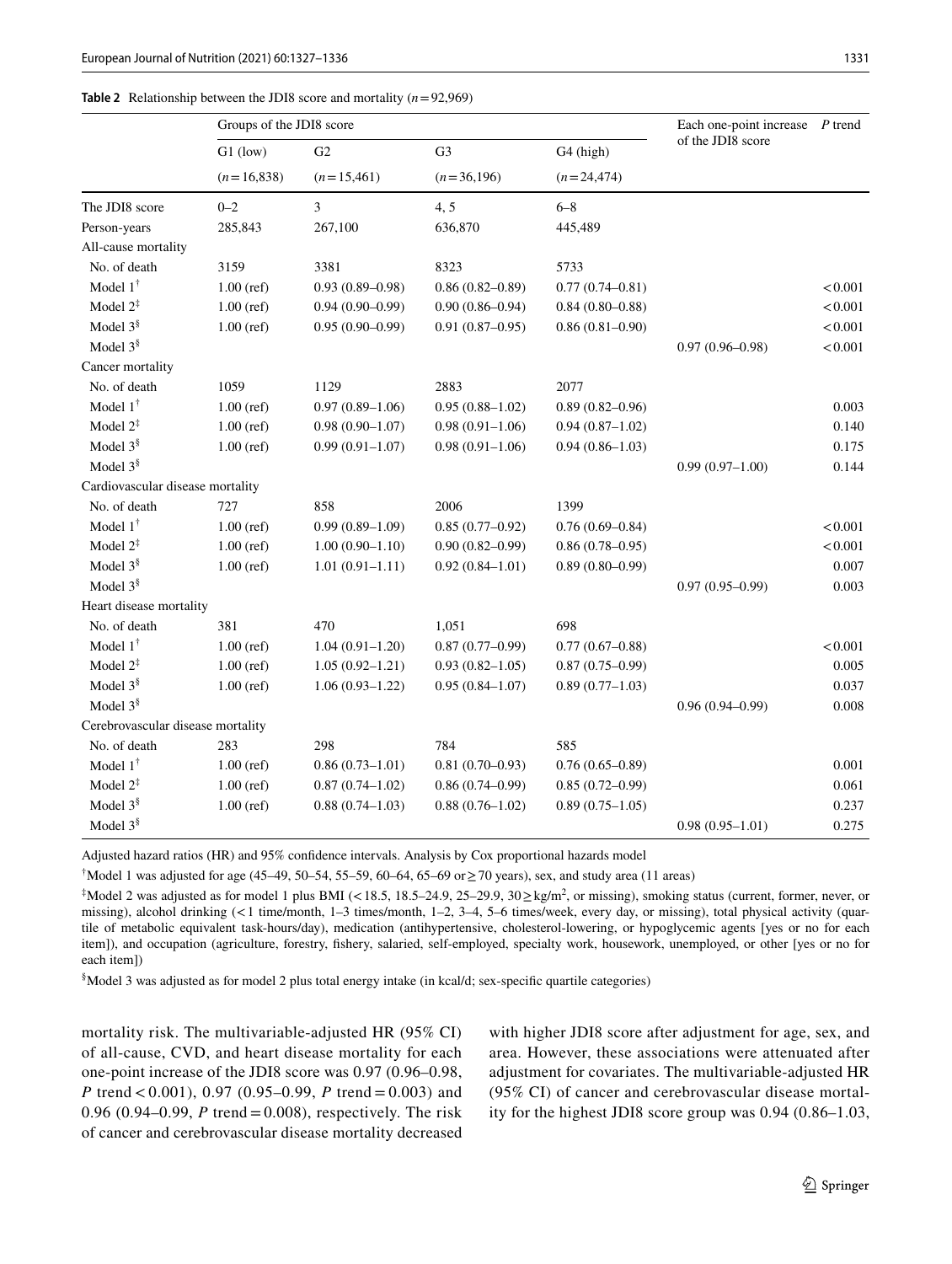*P* trend = 0.175) and 0.89 (0.75–1.05, *P* trend = 0.237), respectively compared to the lowest JDI8 score group.

These results did not change substantially after excluding 1,380 participants who died in the frst 3 years of follow up (Supplemental Table 2). In addition, these inverse associations did not difer between the sexes (Supplemental Table 3). To minimize potential bias attributed to total energy intake, even when we used the data after adjustment by the residual method (Supplemental Table 4) and also when including participants who reported extreme total energy intake (Supplemental Table 5), the JDI8 score was inversely associated with the risk of all-cause, CVD, and heart disease mortality.

Table [3](#page-6-0) shows the associations between each component of the JDI8 and all-cause, cancer, CVD, heart disease, and cerebrovascular disease mortality. Except for rice and miso soup, consuming the fve other adherence components resulted in a signifcant inverse association with all-cause mortality; the multivariable-adjusted HRs (95% CI) were 0.94 (0.92–0.97) for seaweeds, 0.95 (0.92–0.98) for pickles, 0.94 (0.91–0.96) for green and yellow vegetables, 0.97 (0.94–0.997) for fsh, and 0.89 (0.86–0.91) for green tea. No signifcant association was observed between the nonadherence component and all-cause mortality. The multivariable-adjusted HR (95% CI) was 1.02 (0.99–1.05) for beef and pork.

In addition, when we performed the analysis that included sodium and soybean products intake in the covariates, we observed an inverse association between the JDI8 score and the risk of all-cause, CVD, and heart disease mortality as well as cancer mortality risk (Supplemental Table 6).

## **Discussion**

We investigated the association between adherence to the Japanese diet and all-cause and cause-specifc mortality in this cohort study covering multiple areas of Japan. We observed that a higher JDI8 score was signifcantly associated with lower risks of all-cause, CVD, and heart disease mortality.

Our fndings of inverse associations between adherence to the Japanese diet and all-cause and CVD mortality are consistent with previous studies, which reported that both sexes who adhered to the Japanese diet had a 9% lower risk of all-cause mortality [\[2](#page-7-1)] and a 26% lower risk of CVD mortality [\[3](#page-7-2)]. Therefore, the results of our large-scale cohort from settings all over Japan support the fndings in these previous studies.

In our analysis using each component of the JDI8 as an exposure variable, we found that higher consumption of seaweeds, pickles, green and yellow vegetables, fsh, and green tea were associated with a decreased risk of all-cause, CVD,

and heart disease mortality. These foods contain many benefcial nutrients, for instance, vegetables contains a myriad of nutrients and phytochemicals, including fber, vitamin C, potassium, carotenoids, antioxidants, and favonoids [[15](#page-8-4)]; fish contains very-long-chain fatty acids, EPA, and DHA  $[16]$  $[16]$ ; green tea contains polyphenol catechins with antioxidative activity [[17,](#page-8-6) [18\]](#page-8-7); and seaweeds contains dietary fber [[19\]](#page-8-8).

Although the impact of individual components of the JDI8 score upon mortality risk was small, the impact of the JDI8 score as a whole (i.e., the Japanese dietary pattern) was stronger. This fnding may be explained by the cumulative efects of individual components of the Japanese diet. A previous study suggested that owing to the complex biological interactions between diferent components of the diet, the use of a whole diet approach rather than individual nutrients or food groups might help to understand the role of diet in health outcomes [[20](#page-8-9)].

In this study, participants with higher JDI8 score consumed sodium, which increases the risk of gastric cancer [[21,](#page-8-10) [22\]](#page-8-11) and hypertension [\[23](#page-8-12), [24](#page-8-13)], and rice that raises glycemic indices, which increases the risk of colorectal cancer [[21\]](#page-8-10) and cardiometabolic complications [\[25](#page-8-14)]. On the other hand, participants with higher JDI8 score may also consume such beneficial nutrients as protein, fiber, vitamins A, C, and E, calcium, iron, potassium, and magnesium which have been associated with lower risk for CVD, including heart disease and stroke  $[26-34]$  $[26-34]$ , because their intake of all adhering components of JDI8 are high.

Additionally, the present study indicated that intake of potassium as well as sodium increased among the subjects with higher JDI8 score, and the sodium–potassium ratio was almost the same among all the groups. It was reported that sodium–potassium ratio predicted the risk for cardiovascular events better than sodium intake alone [[35\]](#page-8-17). Evidence also indicates that high potassium intake can mitigate the risk for high blood pressure despite a high-sodium diet [[36,](#page-8-18) [37](#page-8-19)]. Therefore, the inverse association of the Japanese diet assessed by the JDI8 with mortality may be partly explained by the combined efect of these nutrients.

On the other hand, we did not observe a signifcant association between the JDI8 score and cancer mortality. According to the World Cancer Research Fund [\[21\]](#page-8-10) and the National Cancer Center of Japan [\[22](#page-8-11)], vegetable intake was associated with a lower risk for stomach and esophagus cancer; fsh intake was associated with a lower risk for cervical cancer; pickles intake was associated with a higher risk for stomach cancer; red meat and processed meat intake were associated with a higher risk for colorectal cancer; and dietary fber and calcium intake were associated with a lower risk for colorectal cancer. These fndings of cancer incidence imply that the association between foods or nutrients and cancer difer by site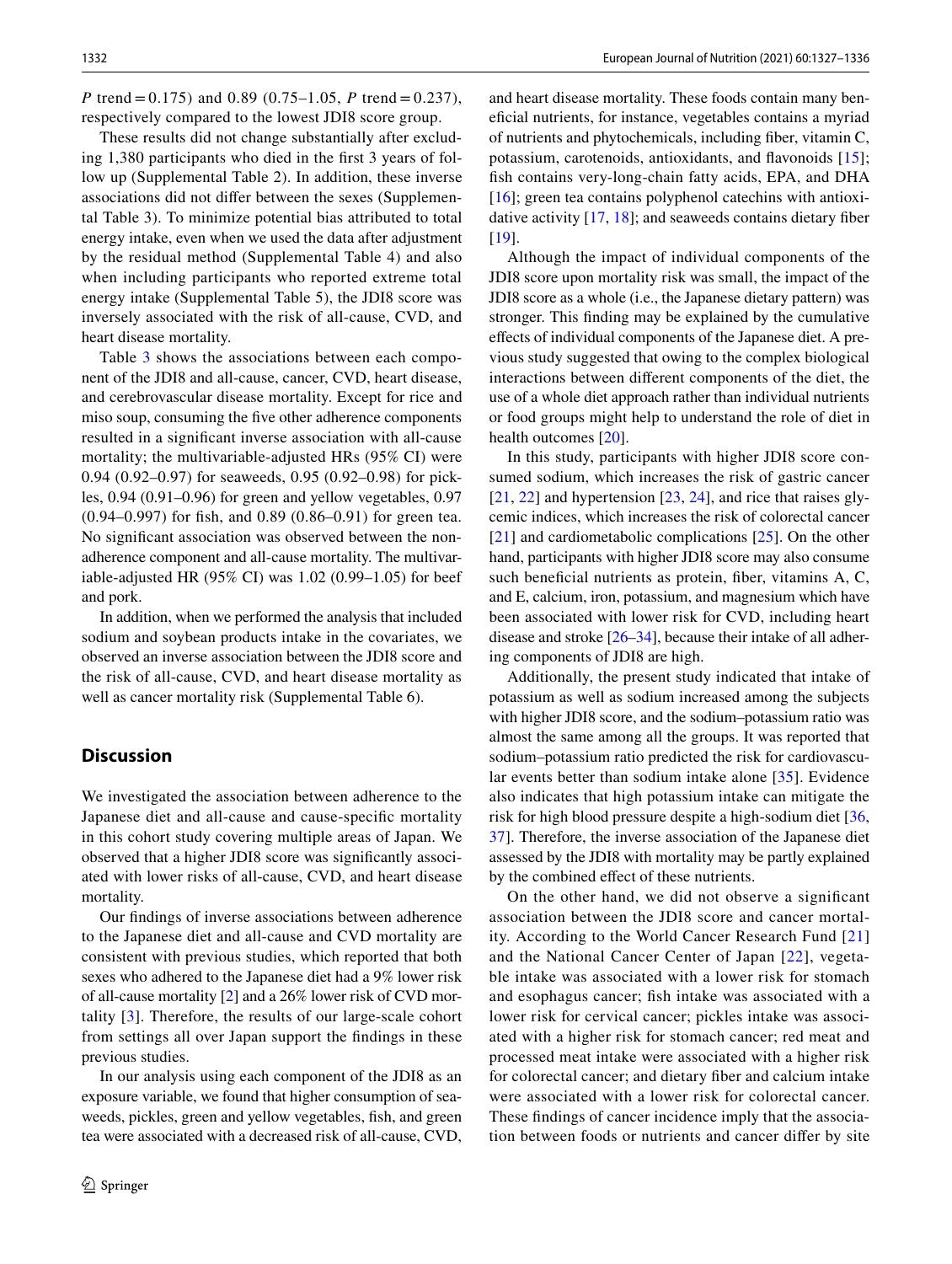|                                               | All-cause mortality |                                                                                                                                                                                                                                                                                                                                                                                                                                                                                                                                                                                                                                                                                                                                            | Cancer mortality         |                     |              | Cardiovascular disease mortality Heart disease mortality                                                                             |              |                       | Ĕ            | Cerebrovascular disease mortal- |
|-----------------------------------------------|---------------------|--------------------------------------------------------------------------------------------------------------------------------------------------------------------------------------------------------------------------------------------------------------------------------------------------------------------------------------------------------------------------------------------------------------------------------------------------------------------------------------------------------------------------------------------------------------------------------------------------------------------------------------------------------------------------------------------------------------------------------------------|--------------------------|---------------------|--------------|--------------------------------------------------------------------------------------------------------------------------------------|--------------|-----------------------|--------------|---------------------------------|
|                                               | 0 point             | One point                                                                                                                                                                                                                                                                                                                                                                                                                                                                                                                                                                                                                                                                                                                                  | $0$ poin                 | One point           | 0 point      | One point                                                                                                                            | 0 point      | One point             | 0 point      | One point                       |
| Adhering components                           |                     |                                                                                                                                                                                                                                                                                                                                                                                                                                                                                                                                                                                                                                                                                                                                            |                          |                     |              |                                                                                                                                      |              |                       |              |                                 |
| Rice                                          | $1.00$ (ref)        | $1.02(0.99 - 1.06)$                                                                                                                                                                                                                                                                                                                                                                                                                                                                                                                                                                                                                                                                                                                        | $1.00$ (ref)             | $0.98(0.93 - 1.03)$ | $1.00$ (ref) | $1.07(1.00 - 1.14)$                                                                                                                  | $1.00$ (ref) | $1.09(1.00 - 1.19)$   | $1.00$ (ref) | $1.09(0.99 - 1.21)$             |
| Miso soup <sup>†</sup>                        | $1.00$ (ref)        | $0.98(0.95 - 1.01)$                                                                                                                                                                                                                                                                                                                                                                                                                                                                                                                                                                                                                                                                                                                        | ref)<br>1.00(            | $1.02(0.97 - 1.08)$ | $1.00$ (ref) | $0.99(0.93 - 1.06)$                                                                                                                  | $1.00$ (ref) | $1.03(0.94 - 1.12)$   | $1.00$ (ref) | $0.97(0.88 - 1.08)$             |
| Seaweeds <sup>†</sup>                         | $1.00$ (ref)        | $0.94(0.92 - 0.97)$                                                                                                                                                                                                                                                                                                                                                                                                                                                                                                                                                                                                                                                                                                                        | $1.00$ (ref)             | $0.97(0.93 - 1.02)$ | $1.00$ (ref) | $0.93(0.88 - 0.99)$                                                                                                                  | $1.00$ (ref) | $0.94(0.87 - 1.02)$   | $1.00$ (ref) | $0.92(0.84 - 1.01)$             |
| Pickles <sup>†</sup>                          | $1.00$ (ref)        | $0.95(0.92 - 0.98)$                                                                                                                                                                                                                                                                                                                                                                                                                                                                                                                                                                                                                                                                                                                        | $1.00$ (ref)             | $1.03(0.97-1.08)$   | $1.00$ (ref) | $0.96(0.90 - 1.02)$                                                                                                                  | $1.00$ (ref) | $0.93(0.85 - 1.02)$   | $1.00$ (ref) | $(0.997(0.90 - 1.11))$          |
| low vegetables <sup>™</sup><br>Green and yel- | $1.00$ (ref)        | $0.94(0.91 - 0.96)$                                                                                                                                                                                                                                                                                                                                                                                                                                                                                                                                                                                                                                                                                                                        | $1.00$ (ref)             | $0.96(0.92 - 1.02)$ | $1.00$ (ref) | $0.92(0.87 - 0.98)$                                                                                                                  | $1.00$ (ref) | $(0.89(0.82 - 0.97))$ | $1.00$ (ref) | $0.97(0.88 - 1.07)$             |
| Fish <sup>†</sup>                             | $1.00$ (ref)        | $0.97(0.94 - 0.997)$                                                                                                                                                                                                                                                                                                                                                                                                                                                                                                                                                                                                                                                                                                                       | $1.00$ (ref)             | $0.98(0.93 - 1.03)$ | $1.00$ (ref) | $0.98(0.92 - 1.04)$                                                                                                                  | $1.00$ (ref) | $1.00(0.92 - 1.10)$   | $1.00$ (ref) | $0.91(0.82 - 1.01)$             |
| Green tea <sup>T</sup>                        | $1.00$ (ref)        | $0.89(0.86 - 0.91)$                                                                                                                                                                                                                                                                                                                                                                                                                                                                                                                                                                                                                                                                                                                        | ref)<br>$\frac{0}{1.00}$ | $0.96(0.91 - 1.00)$ | $1.00$ (ref) | $0.88(0.83 - 0.93)$                                                                                                                  | $1.00$ (ref) | $0.81(0.75 - 0.88)$   | $1.00$ (ref) | $0.95(0.86 - 1.04)$             |
| Non-adhering components                       |                     |                                                                                                                                                                                                                                                                                                                                                                                                                                                                                                                                                                                                                                                                                                                                            |                          |                     |              |                                                                                                                                      |              |                       |              |                                 |
|                                               |                     | Beef and pork <sup><math>T = 1.00</math> (ref) <math>1.02</math> (0.99-1.05)</sup>                                                                                                                                                                                                                                                                                                                                                                                                                                                                                                                                                                                                                                                         | (ref)<br>1.00(           | $1.00(0.95 - 1.05)$ | $1.00$ (ref) | 1.01 (0.95-1.08)                                                                                                                     | $1.00$ (ref) | $0.98(0.90 - 1.07)$   | $1.00$ (ref) | $1.03(0.93 - 1.14)$             |
|                                               |                     | Model was adjusted for age (45-49, 50-54, 55-59, 60-64, 65-69 or ≥70 years), sex, study area (11 areas), BMI $\langle$ 18.5, 18.5, 24.9, 25-24, 9.30 ≥ kg/m <sup>2</sup> , or missing), smoking status (current,<br>day), medication (antihypertensive, cholesterol-lowering, or hypoglycemic agents [yes or no for each item]), occupation (agriculture, forestry, fishery, office work, self-employed, specialty work,<br>housewife, unemployed, or other [yes or no for each item]), and total energy intake (in kcal/day; sex-specific quartile categories)<br>Adjusted hazard ratios (HR) and 95% confidence intervals. Analysis by Cox proportional hazards model<br>former, never, or missing), alcohol drinking $(< 1$ time/month, |                          |                     |              | 1-3 times/month, 1-2, 3-4, 5-6 times/week, every day, or missing), total physical activity (quartile of metabolic equivalent task-h/ |              |                       |              |                                 |

<span id="page-6-0"></span>Table 3 Relationship between the JDI8 score components and mortality  $(n=92,969)$ **Table 3** Relationship between the JDI8 score components and mortality (*n*=92,969)

 $\underline{\textcircled{\tiny 2}}$  Springer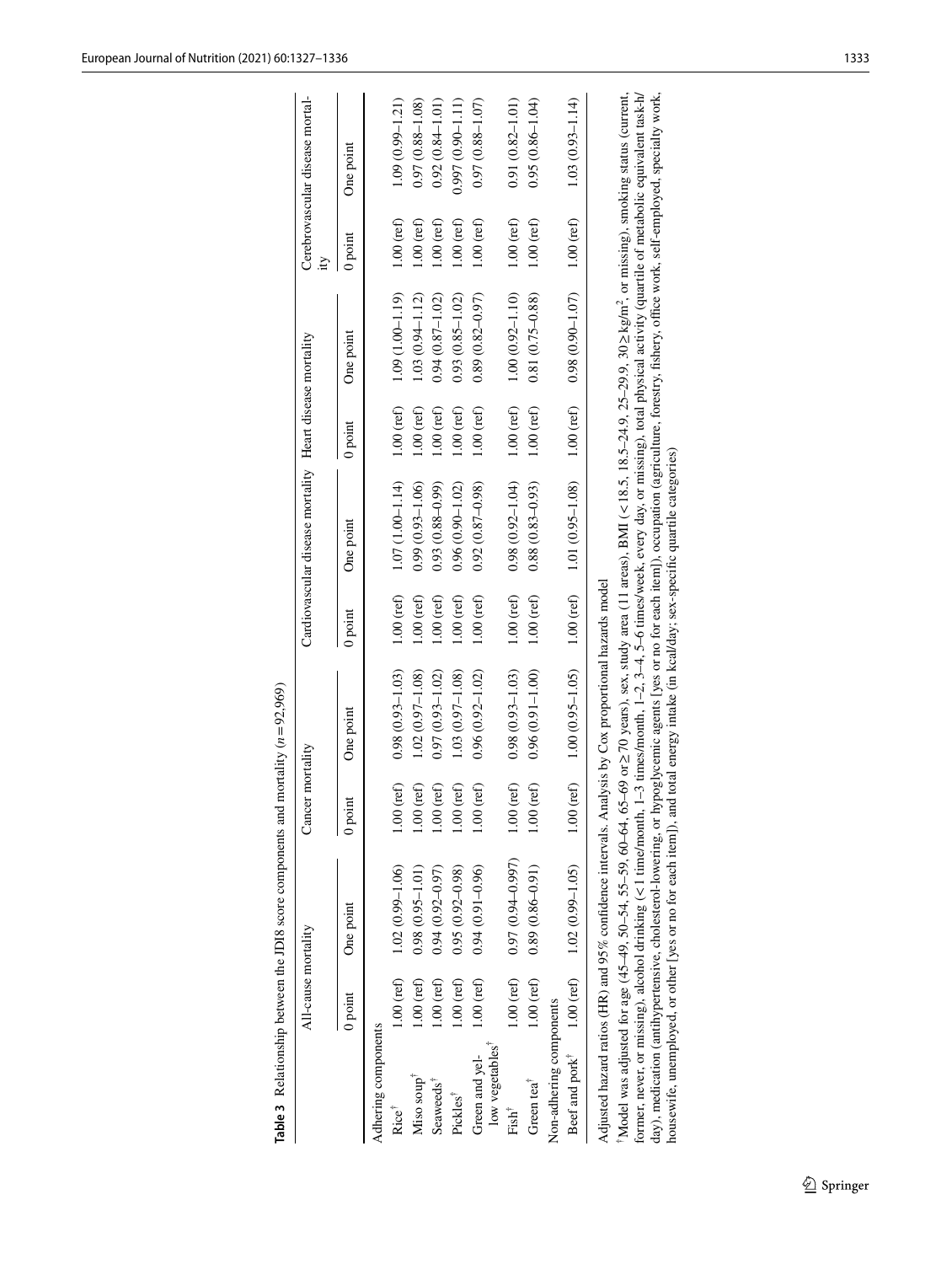of cancer. However, less is known about the association between diet and cancer mortality. Other factors, such as stage at diagnosis or treatment, are important contributors to cancer mortality outcomes and were not adjusted for in these analyses. Thus, further investigation of the association between the Japanese diet and cause-specifc cancer is required.

Our study had several strengths: (1) it was a large population-based cohort study including 92,969 persons; (2) the response rate was relatively high (79.2%); (3) the follow-up period was long enough for us to eliminate possible biases by conducting analysis excluding participants who died in the frst 3 years of follow-up; (4) few participants were lost during follow-up (0.3%) and an almost complete follow-up for cause of death (in decedents) was possible among all subjects (over 98%); (5) we used the validated semi-quantitative FFQ; and (6) many confounding factors were taken into account.

However, there were also several limitations. First, because dietary intake was assessed at only one time point, changes in dietary habits were not considered. Second, although we adjusted for many potential confounders, residual confounding such as socioeconomic status [38-[40](#page-9-1)] could not be completely ruled out.

In conclusion, the present study indicated that the Japanese diet assessed by the JDI8 is associated with a decreased risk of all-cause, CVD, and heart disease mortality among Japanese.

**Acknowledgements** The Japan Public Health Center-based Prospective Study Group members are listed at the following site (as of April 2018); <https://epi.ncc.go.jp/en/jphc/781/8233.html>

**Author contributions** SM: conceptualization, formal analysis, writing—original draft. NS: conceptualization, investigation, data curation, formal analysis, writing—review and editing. YT: conceptualization, formal analysis, writing—review and editing. SZ: conceptualization, writing—review and editing. AG: investigation, writing—review and editing. TY: investigation, writing—review and editing. MI: investigation, writing—review and editing. MI: investigation, writing—review and editing. IT: conceptualization, funding acquisition, resources, supervision, writing—review and editing. ST: project administration, conceptualization, funding acquisition, resources, investigation, supervision, writing—review and editing. The Japan Public Health Centerbased Prospective Study Group: Investigation.

**Funding** This study was supported by National Cancer Center Research and Development Fund (23-A-31[toku], 26-A-2, 29-A-4) (since 2011), a Grant-in-Aid for Cancer Research from the Ministry of Health, Labour and Welfare of Japan (from 1989 to 2010) and the Project of the NARO Bio-oriented Technology Research Advancement Institution (advanced integration research for agriculture and interdisciplinary felds) [Grant number 17943029].

#### **Compliance with ethical standards**

**Conflict of interest** The authors declare that they have no confict of interest.

**Open Access** This article is licensed under a Creative Commons Attribution 4.0 International License, which permits use, sharing, adaptation, distribution and reproduction in any medium or format, as long as you give appropriate credit to the original author(s) and the source, provide a link to the Creative Commons licence, and indicate if changes were made. The images or other third party material in this article are included in the article's Creative Commons licence, unless indicated otherwise in a credit line to the material. If material is not included in the article's Creative Commons licence and your intended use is not permitted by statutory regulation or exceeds the permitted use, you will need to obtain permission directly from the copyright holder. To view a copy of this licence, visit<http://creativecommons.org/licenses/by/4.0/>.

## **References**

- <span id="page-7-0"></span>1. WHO (2019) World Health Statistics 2019: monitoring health for the SDGs, sustainable development goals. WHO, Washington
- <span id="page-7-1"></span>2. Abe S, Zhang S, Tomata Y, Tsuduki T, Sugawara Y, Tsuji I (2020) Japanese diet and survival time: the Ohsaki Cohort 1994 study. Clin Nutr 39(1):298–303. [https://doi.org/10.1016/j.](https://doi.org/10.1016/j.clnu.2019.02.010) [clnu.2019.02.010](https://doi.org/10.1016/j.clnu.2019.02.010)
- <span id="page-7-2"></span>3. Shimazu T, Kuriyama S, Hozawa A, Ohmori K, Sato Y, Nakaya N, Nishino Y, Tsubono Y, Tsuji I (2007) Dietary patterns and cardiovascular disease mortality in Japan: a prospective cohort study. Int J Epidemiol 36(3):600–609. [https://doi.org/10.1093/ije/](https://doi.org/10.1093/ije/dym005) [dym005](https://doi.org/10.1093/ije/dym005)
- <span id="page-7-3"></span>4. Zhang S, Tomata Y, Sugawara Y, Tsuduki T, Tsuji I (2019) The Japanese dietary pattern is associated with longer disability-free survival time in the general elderly population in the Ohsaki cohort 2006 study. J Nutr. <https://doi.org/10.1093/jn/nxz051>
- <span id="page-7-4"></span>5. Tsugane S, Sawada N (2014) The JPHC study: design and some fndings on the typical Japanese diet. Jpn J Clin Oncol 44(9):777– 782.<https://doi.org/10.1093/jjco/hyu096>
- <span id="page-7-5"></span>6. National Cancer Center, National Cardiovascular Center (1995) Japan Public Health Center-based Prospective Study (JPHC Study), Health Promotion Questionnaire, 5 year follow-up survey. [https://epi.ncc.go.jp/fles/00\\_common/questionnaire/JPHC\\_Q05\\_](https://epi.ncc.go.jp/files/00_common/questionnaire/JPHC_Q05_eng.pdf) [eng.pdf](https://epi.ncc.go.jp/files/00_common/questionnaire/JPHC_Q05_eng.pdf). Accessed 12 Feb 2020
- <span id="page-7-6"></span>7. Sasaki S, Kobayashi M, Ishihara J, Tsugane S (2003) Self-administered food frequency questionnaire used in the 5-year follow-up survey of the JPHC Study: questionnaire structure, computation algorithms, and area-based mean intake. J Epidemiol 13(1 Suppl):S13–22
- <span id="page-7-7"></span>8. Ishihara J, Sobue T, Yamamoto S, Yoshimi I, Sasaki S, Kobayashi M, Takahashi T, Iitoi Y, Akabane M, Tsugane S (2003) Validity and reproducibility of a self-administered food frequency questionnaire in the JPHC Study Cohort II: study design, participant profle and results in comparison with Cohort I. J Epidemiol 13(1 Suppl):S134–147
- Sasaki S, Ishihara J, Tsugane S (2003) Reproducibility of a selfadministered food frequency questionnaire used in the 5-year follow-up survey of the JPHC study cohort I to assess food and nutrient intake. J Epidemiol 13(1 Suppl):S115–124
- <span id="page-7-8"></span>10. Sasaki S, Kobayashi M, Tsugane S (2003) Validity of a selfadministered food frequency questionnaire used in the 5-year follow-up survey of the JPHC study cohort I: comparison with dietary records for food groups. J Epidemiol 13(1 Suppl):S57–63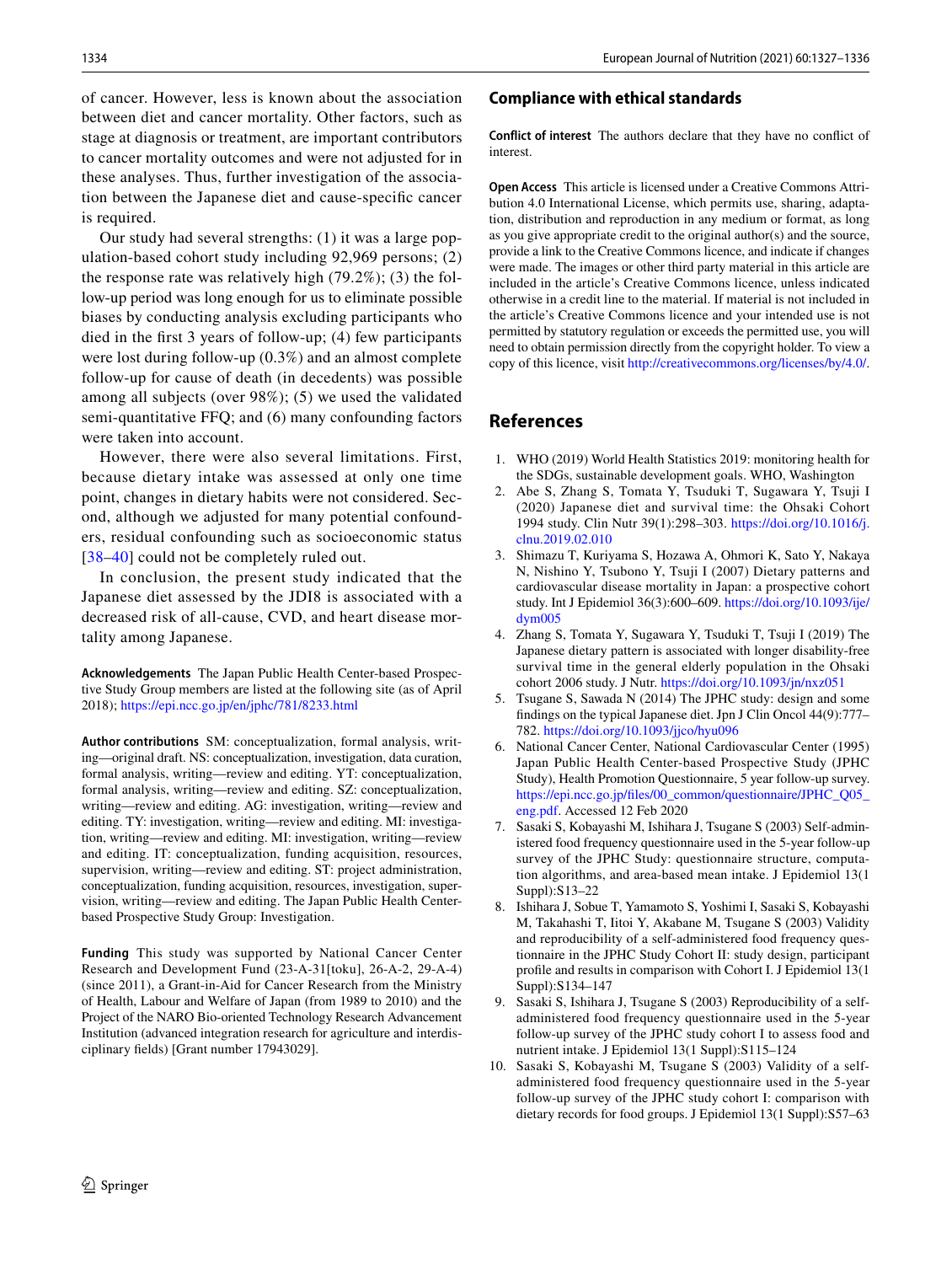- <span id="page-8-0"></span>11. Grosso G, Micek A, Godos J, Sciacca S, Pajak A, Martinez-Gonzalez MA, Giovannucci EL, Galvano F (2016) Coffee consumption and risk of all-cause, cardiovascular, and cancer mortality in smokers and non-smokers: a dose-response meta-analysis. Eur J Epidemiol 31(12):1191–1205. [https://doi.org/10.1007/s1065](https://doi.org/10.1007/s10654-016-0202-2) [4-016-0202-2](https://doi.org/10.1007/s10654-016-0202-2)
- <span id="page-8-1"></span>12. Tomata Y, Zhang S, Kaiho Y, Tanji F, Sugawara Y, Tsuji I (2019) Nutritional characteristics of the Japanese diet: a cross-sectional study of the correlation between Japanese Diet Index and nutrient intake among community-based elderly Japanese. Nutrition 57:115–121.<https://doi.org/10.1016/j.nut.2018.06.011>
- <span id="page-8-2"></span>13. Zhang S, Otsuka R, Tomata Y, Shimokata H, Tange C, Tomida M, Nishita Y, Matsuyama S, Tsuji I (2019) A cross-sectional study of the associations between the traditional Japanese diet and nutrient intakes: the NILS-LSA project. Nutr J 18(1):43. [https://doi.](https://doi.org/10.1186/s12937-019-0468-9) [org/10.1186/s12937-019-0468-9](https://doi.org/10.1186/s12937-019-0468-9)
- <span id="page-8-3"></span>14. Suzuki N, Goto Y, Ota H, Kito K, Mano F, Joo E, Ikeda K, Inagaki N, Nakayama T (2018) Characteristics of the Japanese diet described in epidemiologic publications: a qualitative systematic review. J Nutr Sci Vitaminol (Tokyo) 64(2):129–137. [https://doi.](https://doi.org/10.3177/jnsv.64.129) [org/10.3177/jnsv.64.129](https://doi.org/10.3177/jnsv.64.129)
- <span id="page-8-4"></span>15. Aune D, Giovannucci E, Bofetta P, Fadnes LT, Keum N, Norat T, Greenwood DC, Riboli E, Vatten LJ, Tonstad S (2017) Fruit and vegetable intake and the risk of cardiovascular disease, total cancer and all-cause mortality-a systematic review and doseresponse meta-analysis of prospective studies. Int J Epidemiol 46(3):1029–1056. <https://doi.org/10.1093/ije/dyw319>
- <span id="page-8-5"></span>16. Jayedi A, Shab-Bidar S, Eimeri S, Djafarian K (2018) Fish consumption and risk of all-cause and cardiovascular mortality: a dose-response meta-analysis of prospective observational studies. Public Health Nutr 21(7):1297–1306. [https://doi.org/10.1017/](https://doi.org/10.1017/s1368980017003834) [s1368980017003834](https://doi.org/10.1017/s1368980017003834)
- <span id="page-8-6"></span>17. Tang J, Zheng JS, Fang L, Jin Y, Cai W, Li D (2015) Tea consumption and mortality of all cancers, CVD and all causes: a meta-analysis of eighteen prospective cohort studies. Br J Nutr 114(5):673–683. <https://doi.org/10.1017/s0007114515002329>
- <span id="page-8-7"></span>18. Saito E, Inoue M, Sawada N, Shimazu T, Yamaji T, Iwasaki M, Sasazuki S, Noda M, Iso H, Tsugane S (2015) Association of green tea consumption with mortality due to all causes and major causes of death in a Japanese population: the Japan Public Health Center-based Prospective Study (JPHC Study). Ann Epidemiol 25(7):512–518.e513. [https://doi.org/10.1016/j.annep](https://doi.org/10.1016/j.annepidem.2015.03.007) [idem.2015.03.007](https://doi.org/10.1016/j.annepidem.2015.03.007)
- <span id="page-8-8"></span>19. Ikeda K, Kitamura A, Machida H, Watanabe M, Negishi H, Hiraoka J, Nakano T (2003) Efect of *Undaria pinnatifda* (Wakame) on the development of cerebrovascular diseases in stroke-prone spontaneously hypertensive rats. Clin Exp Pharmacol Physiol 30(1–2):44–48
- <span id="page-8-9"></span>20. Reedy J, Krebs-Smith SM, Miller PE, Liese AD, Kahle LL, Park Y, Subar AF (2014) Higher diet quality is associated with decreased risk of all-cause, cardiovascular disease, and cancer mortality among older adults. J Nutr 144(6):881–889. [https://doi.](https://doi.org/10.3945/jn.113.189407) [org/10.3945/jn.113.189407](https://doi.org/10.3945/jn.113.189407)
- <span id="page-8-10"></span>21. World Cancer Research Fund/American Institute for Cancer Research (2018) Diet, nutrition, physical activity and cancer: a global perspective. Continuous update project expert report 2018. [https://www.wcrf.org/sites/default/fles/Summary-third-exper](https://www.wcrf.org/sites/default/files/Summary-third-expert-report.pdf) [t-report.pdf.](https://www.wcrf.org/sites/default/files/Summary-third-expert-report.pdf) Accessed 06 Jun 2019
- <span id="page-8-11"></span>22. Center for Public Health Sciences, National Cancer Center, Japan (2017) Evaluation of cancer risk factors (ver. 20170801). [https://](https://epi.ncc.go.jp/files/02_can_prev/matrix_170801JP.pdf) [epi.ncc.go.jp/fles/02\\_can\\_prev/matrix\\_170801JP.pdf.](https://epi.ncc.go.jp/files/02_can_prev/matrix_170801JP.pdf) Accessed 06 Jun 2019
- <span id="page-8-12"></span>23. Intersalt Cooperative Research Group (1988) Intersalt: an international study of electrolyte excretion and blood pressure. Results for 24 hour urinary sodium and potassium excretion. Intersalt

Cooperative Research Group. BMJ (Clin Res Ed) 297(6644):319– 328.<https://doi.org/10.1136/bmj.297.6644.319>

- <span id="page-8-13"></span>24. Mente A, O'Donnell MJ, Rangarajan S, McQueen MJ, Poirier P, Wielgosz A, Morrison H, Li W, Wang X, Di C, Mony P, Devanath A, Rosengren A, Oguz A, Zatonska K, Yusufali AH, Lopez-Jaramillo P, Avezum A, Ismail N, Lanas F, Puoane T, Diaz R, Kelishadi R, Iqbal R, Yusuf R, Chifamba J, Khatib R, Teo K, Yusuf S, Investigators P (2014) Association of urinary sodium and potassium excretion with blood pressure. N Engl J Med 371(7):601–611. <https://doi.org/10.1056/NEJMoa1311989>
- <span id="page-8-14"></span>25. Hu EA, Pan A, Malik V, Sun Q (2012) White rice consumption and risk of type 2 diabetes: meta-analysis and systematic review. BMJ 344:e1454.<https://doi.org/10.1136/bmj.e1454>
- <span id="page-8-15"></span>26. Veronese N, Solmi M, Caruso MG, Giannelli G, Osella AR, Evangelou E, Maggi S, Fontana L, Stubbs B, Tzoulaki I (2018) Dietary fber and health outcomes: an umbrella review of systematic reviews and meta-analyses. Am J Clin Nutr 107(3):436–444. <https://doi.org/10.1093/ajcn/nqx082>
- 27. Kim Y, Je Y (2016) Dietary fbre intake and mortality from cardiovascular disease and all cancers: a meta-analysis of prospective cohort studies. Arch Cardiovasc Dis 109(1):39–54. [https://doi.](https://doi.org/10.1016/j.acvd.2015.09.005) [org/10.1016/j.acvd.2015.09.005](https://doi.org/10.1016/j.acvd.2015.09.005)
- 28. Chen GC, Lu DB, Pang Z, Liu QF (2013) Vitamin C intake, circulating vitamin C and risk of stroke: a meta-analysis of prospective studies. J Am Heart Assoc 2(6):e000329. [https://doi.org/10.1161/](https://doi.org/10.1161/jaha.113.000329) [jaha.113.000329](https://doi.org/10.1161/jaha.113.000329)
- 29. Jayedi A, Rashidy-Pour A, Parohan M, Zargar MS, Shab-Bidar S (2019) Dietary and circulating vitamin C, vitamin E, betacarotene and risk of total cardiovascular mortality: a systematic review and dose-response meta-analysis of prospective observational studies. Public Health Nutr 22(10):1872–1887. [https://doi.](https://doi.org/10.1017/s1368980018003725) [org/10.1017/s1368980018003725](https://doi.org/10.1017/s1368980018003725)
- 30. Vinceti M, Filippini T, Crippa A, de Sesmaisons A, Wise LA, Orsini N (2016) Meta-analysis of potassium intake and the risk of stroke. J Am Heart Assoc. [https://doi.org/10.1161/jaha.116.00421](https://doi.org/10.1161/jaha.116.004210)  $\boldsymbol{0}$  $\boldsymbol{0}$  $\boldsymbol{0}$
- 31. Rosique-Esteban N, Guasch-Ferre M, Hernandez-Alonso P, Salas-Salvado J (2018) Dietary magnesium and cardiovascular disease: a review with emphasis in epidemiological studies. Nutrients. <https://doi.org/10.3390/nu10020168>
- 32. Nie ZL, Wang ZM, Zhou B, Tang ZP, Wang SK (2013) Magnesium intake and incidence of stroke: meta-analysis of cohort studies. Nutr Metab Cardiovasc Dis 23(3):169–176. [https://doi.](https://doi.org/10.1016/j.numecd.2012.04.015) [org/10.1016/j.numecd.2012.04.015](https://doi.org/10.1016/j.numecd.2012.04.015)
- 33. Adebamowo SN, Spiegelman D, Willett WC, Rexrode KM (2015) Association between intakes of magnesium, potassium, and calcium and risk of stroke: 2 cohorts of US women and updated meta-analyses. Am J Clin Nutr 101(6):1269–1277. [https://doi.](https://doi.org/10.3945/ajcn.114.100354) [org/10.3945/ajcn.114.100354](https://doi.org/10.3945/ajcn.114.100354)
- <span id="page-8-16"></span>34. D'Elia L, Barba G, Cappuccio FP, Strazzullo P (2011) Potassium intake, stroke, and cardiovascular disease a meta-analysis of prospective studies. J Am Coll Cardiol 57(10):1210–1219. [https://](https://doi.org/10.1016/j.jacc.2010.09.070) [doi.org/10.1016/j.jacc.2010.09.070](https://doi.org/10.1016/j.jacc.2010.09.070)
- <span id="page-8-17"></span>35. Cook NR, Obarzanek E, Cutler JA, Buring JE, Rexrode KM, Kumanyika SK, Appel LJ, Whelton PK (2009) Joint efects of sodium and potassium intake on subsequent cardiovascular disease: the trials of hypertension prevention follow-up study. Arch Intern Med 169(1):32–40. [https://doi.org/10.1001/archintern](https://doi.org/10.1001/archinternmed.2008.523) [med.2008.523](https://doi.org/10.1001/archinternmed.2008.523)
- <span id="page-8-18"></span>36. Adrogue HJ, Madias NE (2007) Sodium and potassium in the pathogenesis of hypertension. N Engl J Med 356(19):1966–1978. <https://doi.org/10.1056/NEJMra064486>
- <span id="page-8-19"></span>37. McDonough AA, Veiras LC, Guevara CA, Ralph DL (2017) Cardiovascular benefits associated with higher dietary  $K(+)$  vs. lower dietary Na(+): evidence from population and mechanistic studies.